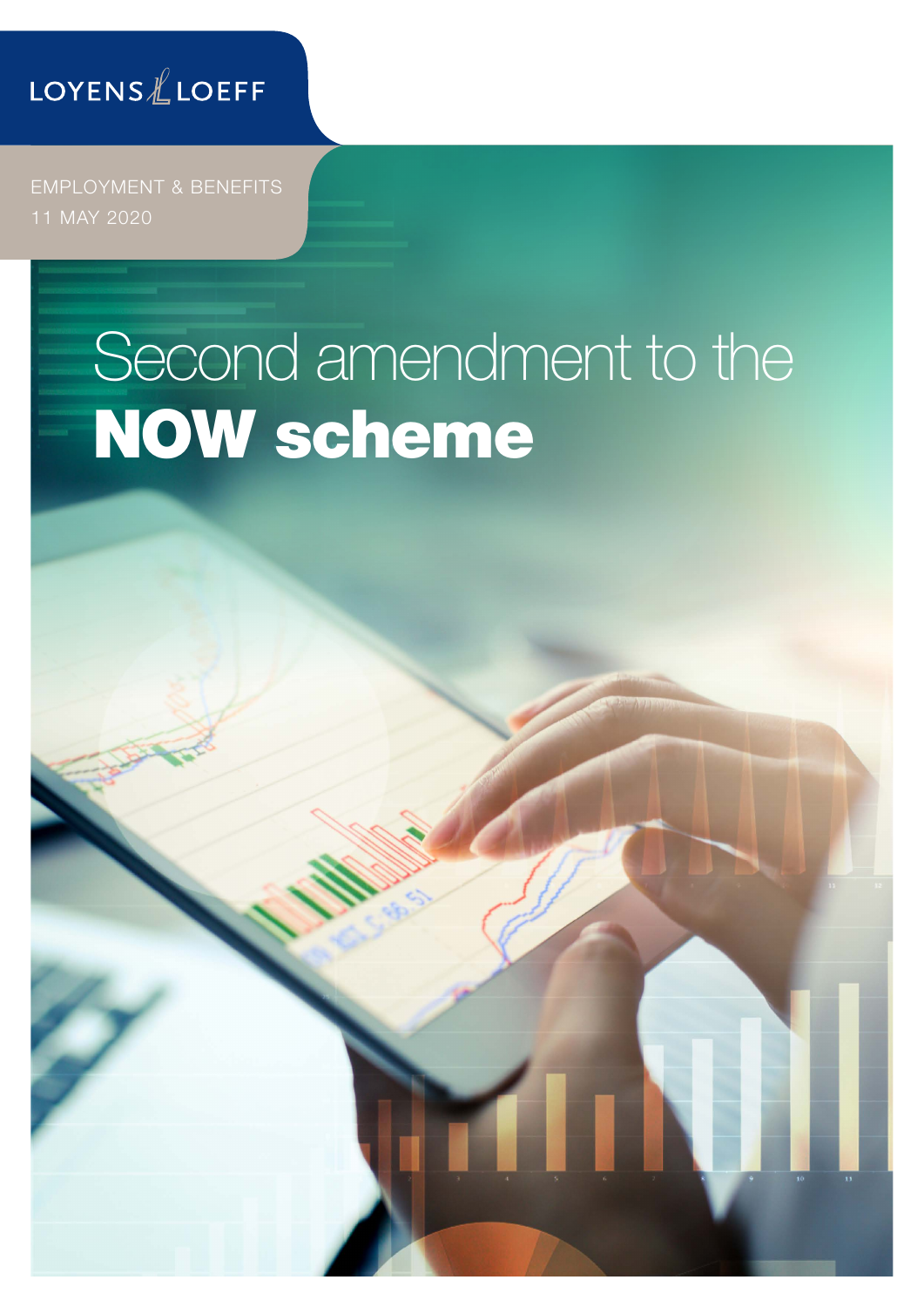## Second amendment to the NOW scheme

#### Introduction

On 1 May 2020, the Minister made a number of changes to the NOW scheme. These changes entered into force on 5 May 2020. An important change is that if a group of companies as a whole suffers a loss of less than 20% of turnover, but an individual operating company that forms part of such group suffers a loss of turnover of 20% or more, this operating company will – under strict conditions - be able to apply for aid under the NOW. This also applies to a part of the group (*groepsdeel*). To this end, a new Article 6a was introduced in the NOW, and a number of other articles have been changed. Below we will elaborate on a number of key concepts and the new Article 6a.

#### Key concepts

#### What is meant by a 'group' (Article 6 lid  $4$ ?

The term 'group' (*concern*) contains the Dutch or foreign top holding company with all its subsidiaries. Usually the top holding company draws up the consolidated annual accounts in which these subsidiaries are included in the consolidation.

Private equity firms and funds may have a parentsubsidiary relationship with the top holding companies of the portfolios in which they invest. In our view the loss of turnover should also in this situation be established at the level of the relevant top holding companies and not at the level of the private equity firm or the fund. This explanation is in line with the principles of the NOW for groups, namely:

- the link between turnover and wage bill is monitored at the level of the portfolio company;
- consistent with the auditing practice whereby the consolidated annual accounts are drawn up at the level of the top holding of each portfolio company;

there is no possibility for strategic allocation between portfolio companies because they operate completely separately (usually in different sectors) and there are other minority shareholders and debt financiers per portfolio company.

This explanation has been submitted to the Ministry. We hope to receive a response soon.

#### Which turnover is relevant for calculating the loss of turnover?

As a main rule, the calculation of the loss of turnover is based on the consolidated net turnover of the group (adjusted for the change in 'work in progress' as taken into account in the profit and loss account). The consolidated net turnover of the foreign entities without insured wages for national insurance contributions purposes in the Netherlands (SV wages) is deducted therefrom (carveout). From the explanatory notes to the NOW we deduce that there is no adjustment of net turnover on intra-group transactions in the context of the carve-out.

#### Addition to the NOW - the new Article 6a

#### Loss of turnover of an operating company or part of a group (new Article 6a)

Under the main rule, entities with SV wages in the Netherlands only qualify for aid if the entire group suffers at least 20% loss of turnover (where the turnover is calculated in the manner explained above). On this point the NOW scheme has been supplemented.

If the entire group suffers less than 20% loss of turnover, an individual operating company (with SV wages in the Netherlands) that forms part of such group and suffers a loss of turnover of at least 20% can apply for aid based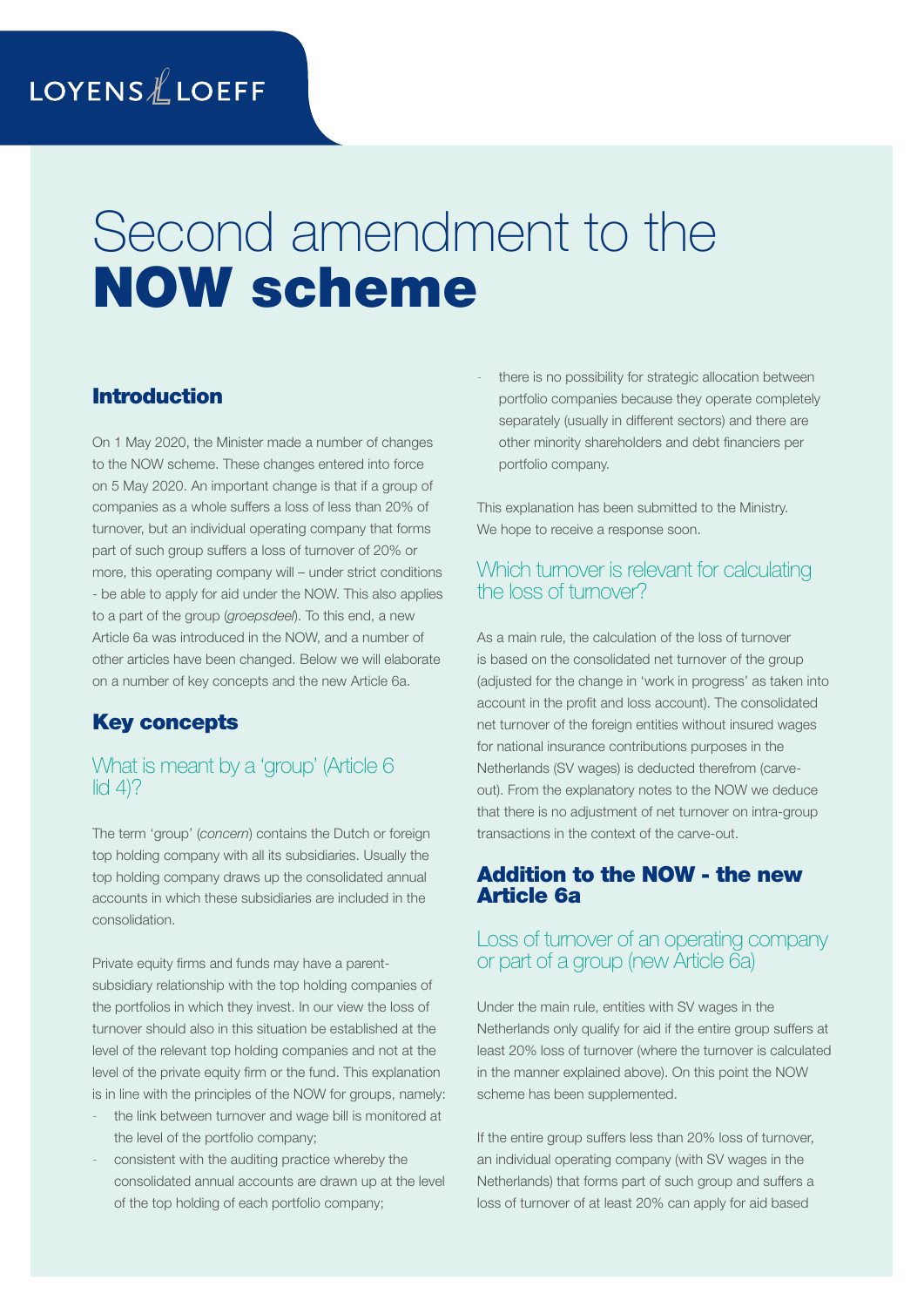on its loss of turnover. The loss of turnover is calculated on the basis of the net turnover of this operating company (adjusted with (i) changes in 'work in progress' (ii) changes in finished goods (i.e. inventory) and (iii) revenue arising from work performed by employees of the operating company in other entities in the group). In addition, the turnover should be calculated on the basis of the transfer pricing system used in the last annual accounts adopted before 1 March 2020.

This new rule also applies to a part of the group, consisting of a subholding company (which may also be an operating company) and all its subsidiaries, if this part of the group is confronted with a loss of turnover of at least 20%.

From the wording of Article 6a we conclude that the turnover of a part of the group is calculated on a consolidated basis (i.e. with elimination of the turnover from transactions between the entities within the part of the group). Article 6a does not contain a reference to the carve-out provision in Article 6(4). It would seem logical that the turnover of the part of the group is calculated in the same manner as the turnover of the group as a whole i.e. (a) with the deduction of the consolidated net turnover of the foreign entities in the Netherlands without SV wages forming part of the part of the group and (b) without adjustment of the net turnover on transactions between the entities within the part of the group in the context of the carve-out.

#### Additional conditions for loss of turnover at the level of the operating company or part of the group

In addition to the obligations laid down in Article 13 of the NOW, the following additional conditions apply to the operating company that wishes to apply for aid under Article 6a of the NOW:

- the application for aid is made after the entry into force of Article 6a;
- the operating company is no personnel company (i.e. a company which mainly seconds employees to other group companies);
- before applying for aid, the operating company (the employer) must conclude an agreement on job retention. The operating company with 20 or more employees must have an agreement with the representative trade unions concerned or, in absence thereof, a representation of employees, such as the works council. In the case of an operating company

with less than 20 employees, an agreement with the representation of employees, such as the works council, will suffice;

- prior to the NOW application, the group's top holding company must declare that it will not make any distributions to shareholders and other third parties outside the group or payments of bonuses to the management of the top holding company or the operating company for 2020 and that the operating company will not repurchase any of its own shares until the date of the shareholders' meeting during which the annual accounts for the financial year 2020 are adopted. Bonuses include both profit-sharing and other bonus payments. Please note that if there is a statutory obligation to pay dividends or an obligation that exists on the basis of a settlement agreement with the Dutch tax authorities, this remains permitted;
- orders or projects of the operating company may not be transferred to other entities within the group.

These conditions shall apply *mutatis mutandis* to the part of the group for which the aid is requested.

#### Determination of aid and audit opinion

If not all the conditions as laid down in Article 6a of the NOW are met, this will have consequences for the determination of the aid; the aid will be set at nil. An employer who desires the application of Article 6a must send the documents showing that the conditions of Article 6a have been met with the application for the determination of aid. The employer must also submit a statement of the auditor that provides that these conditions have been met.

The Minister's letter of 1 May 2020 explicitly states that it is (still) not clear what threshold will be used for the obligation to submit an auditor's report.

Furthermore we note that the amended NOW scheme also states that employers applying for aid under the NOW no longer need to have a Dutch bank account number.